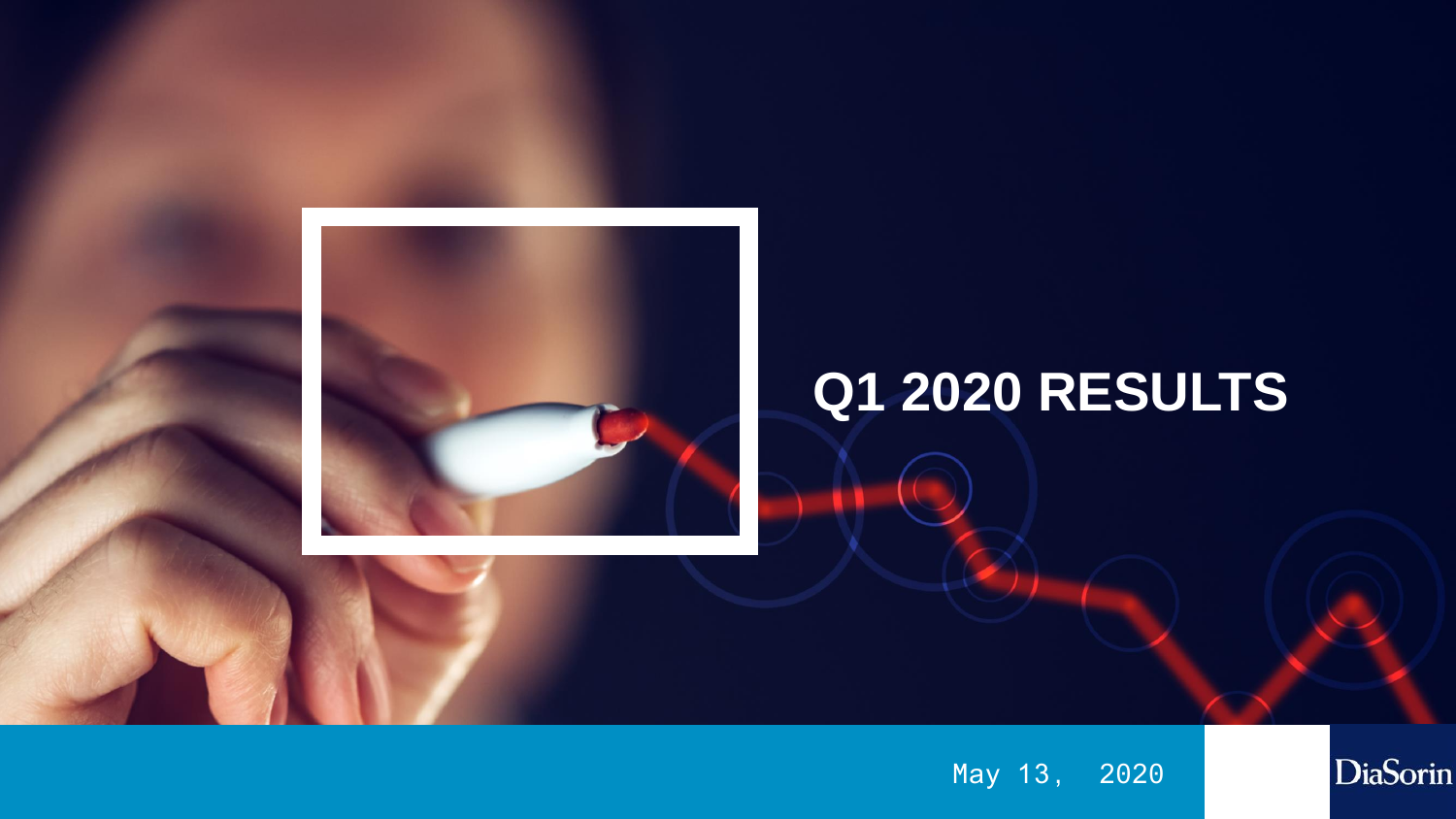### **Disclaimer**

These statements are related, among others, to the intent, belief or current expectations of the customer base, estimates regarding future growth in the different business lines and the global business, market share, financial results and other aspects of the activities and situation relating to the Company.

Such forward-looking statements are not quarantees of future performance and involve risks and uncertainties, and actual results may differ materially from those expressed in or implied by these forward-looking statements as a result of various factors, many of which are beyond the ability of DiaSorin S.p.A. to control or estimate precisely.

The Company does not undertake to update or otherwise revise any forecasts or objectives presented herein, except in compliance with the disclosure obligations applicable to companies whose shares are listed on a stock exchange.

Piergiorgio Pedron, the Officer Responsible for the preparation of corporate financial reports of DiaSorin S.p.A., in accordance with the second subsection of art. 154 bis, part IV, title III, second paragraph, section V-bis, of Legislative Decree February 24, 1998, no. 58, declares that, to the best of his knowledge, the financial information included in the present document corresponds to book of accounts and book-keeping entries of the Company.

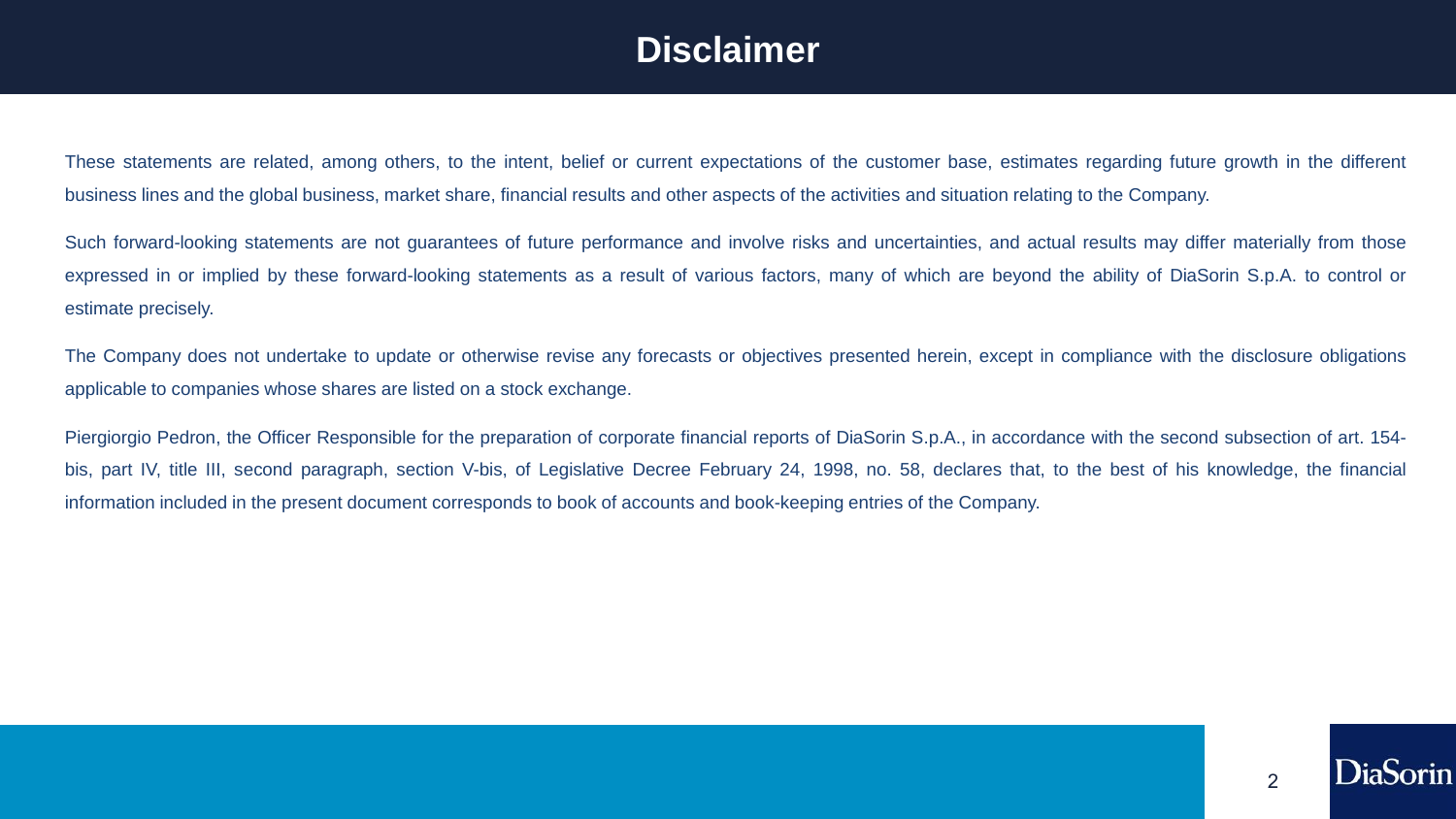## **Highlights**

| 2020<br>Q1 |  |
|------------|--|
|------------|--|

|                                         | Value in €/mln | $e$ curr   | @ CER      |
|-----------------------------------------|----------------|------------|------------|
| <b>REVENUES</b>                         | 174.6          | $+2.3%$    | $+1.7%$    |
| <b>CLIA EX VIT D</b>                    |                | $+2.8%$    | $+2.8%$    |
| VIT D                                   |                | $-12.7%$   | $-13.8%$   |
| <b>ELISA TESTS</b>                      |                | $-9.2%$    | $-9.8%$    |
| <b>MOLECULAR TESTS</b>                  |                | $+51.4%$   | $+47.9%$   |
| <b>INSTRUMENTS &amp; OTHER REVENUES</b> |                | $-6.6%$    | $-6.6%$    |
| <b>EBITDA</b>                           | 64.5           | $-4.5%$    | $-3.7%$    |
| <b>EBITDA MARGIN</b>                    |                | 36.9%      | 37.5%      |
|                                         |                | $-262$ bps | $-209$ bps |
| <b>NET RESULT</b>                       | 37.7           | $-6.6%$    |            |
| % ON REVENUES                           |                | 21.6%      |            |
| FREE CASH FLOW                          | 39.8           |            |            |
| NET FINANCIAL POSITION                  | 215.5          |            |            |

#### **LIAISON CLIA PLACEMENTS**

|                | Q1 2020 | @ MAR 31, 2020 |
|----------------|---------|----------------|
| Installed base | $+94$   | 8,383          |

#### **PRODUCT DEVELOPMENT**

#### **Simplexa™ COVID-19 Direct kit**

- **Fast test designed to detect SARS-CoV-2 in ca. 1.5 hours**
- **CE mark + FDA EUA and BARDA funding**

**SARS-CoV-2 S1/S2 IgG test**

- **Test identifying antibodies against S1 and S2 proteins of SARS-CoV-2**
- **CE mark (as test to detect neutralizing antibodies)+ FDA EUA and BARDA funding**

Molecular diagnostics **Immunodiagnostics** 



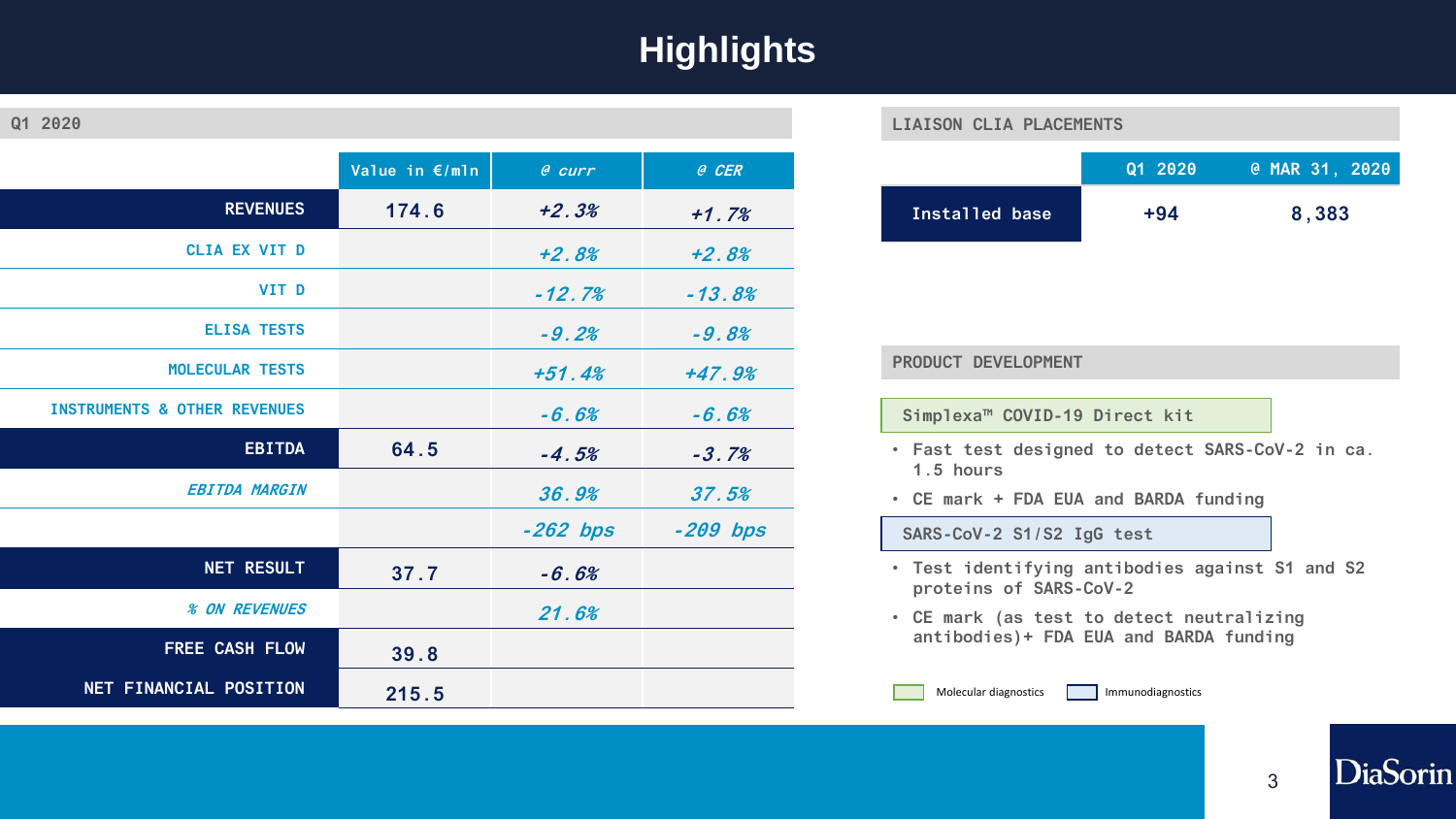#### **Q1 2020 revenue growth**

| Q1'20 vs. Q1'19 |
|-----------------|
|                 |

| Total Group revenues | e curr       |
|----------------------|--------------|
|                      | <b>@ CER</b> |

+2.3% +1.7%

Key impacting factors:

- **Positive trend of molecular tests** also driven by the launch of Simplexa Covid-19 test and flu
- **Growth of all CLIA tests, net of Vitamin D**, despite slowdown resulting from the Covid-19 spread mainly in China, Italy and US
- **Expected slowdown** in **Vitamin D** volumes (mainly US, strongly driven by the pandemic), paired with an increase in price pressure
- **Expected slowdown** on **ELISA** and **Instruments sales**

|                            |                         |          | Q1'20 vs. Q1'19 |  |
|----------------------------|-------------------------|----------|-----------------|--|
| CLIA                       | CLIA ex Vitamin D tests | $e$ curr | $+2.8%$         |  |
|                            |                         | @ CER    | $+2.8%$         |  |
|                            |                         | $e$ curr | $-12.7%$        |  |
|                            | Vitamin D test (CLIA)   | @ CER    | $-13.8%$        |  |
| <b>ELISA tests</b>         | $e$ curr                | $-9.2%$  |                 |  |
|                            | @ CER                   | $-9.8%$  |                 |  |
|                            | $e$ curr                | $+51.4%$ |                 |  |
| Molecular Diagnostic tests |                         | @ CER    | $+47.9%$        |  |
| Instruments & Other        | $e$ curr                | $-6.6%$  |                 |  |
| <b>Revenues</b>            |                         | @ CER    | $-6.6%$         |  |

|                            | Q1'20 vs. Q1'19 (*) |  |
|----------------------------|---------------------|--|
| <b>EUROPE &amp; AFRICA</b> | $+9.0%$             |  |
| Italy                      | $+0.5%$             |  |
| Germany                    | $+20.0%$            |  |
| France                     | $-2.0%$             |  |
| Export                     | $-2.6%$             |  |
| <b>USA &amp; CANADA</b>    | $+10.3%$            |  |
| <b>USA</b>                 | $+9.9%$             |  |
| <b>ASIA PACIFIC</b>        | $-33.1%$            |  |
| China                      | $-61.1%$            |  |
| Australia                  | $+5.5%$             |  |
| Export                     | $-10.2%$            |  |
| <b>LATIN AMERICA</b>       | $+5.8%$             |  |
| <b>Brazil</b>              | $+18.7%$            |  |
| Mexico                     | $+2.4%$             |  |
| Export                     | $-5.4%$             |  |

#### Deep dive on Covid-19 impact on geographies

- 2 opposite dynamics in the period:
	- **1. Routine tests volume slowdown** in areas affected by Covid-19 earlier on
- **2. Increase in molecular Covid-19 tests' sales** and **tests' stock piling** by some existing customers
- **CLIA routine tests sales decrease** due to pandemic spread (especially Vitamin D)
- Growth driven by **strong increase of molecular diagnostic business**, also due to Covid-19 molecular test sales and flu
- **Strong slowdown in the area, primarily due to China**, where Covid-19 infection emerged since January 2020

• **No impact from Covid-19 pandemic** recorded on sales in the region

DiaSorin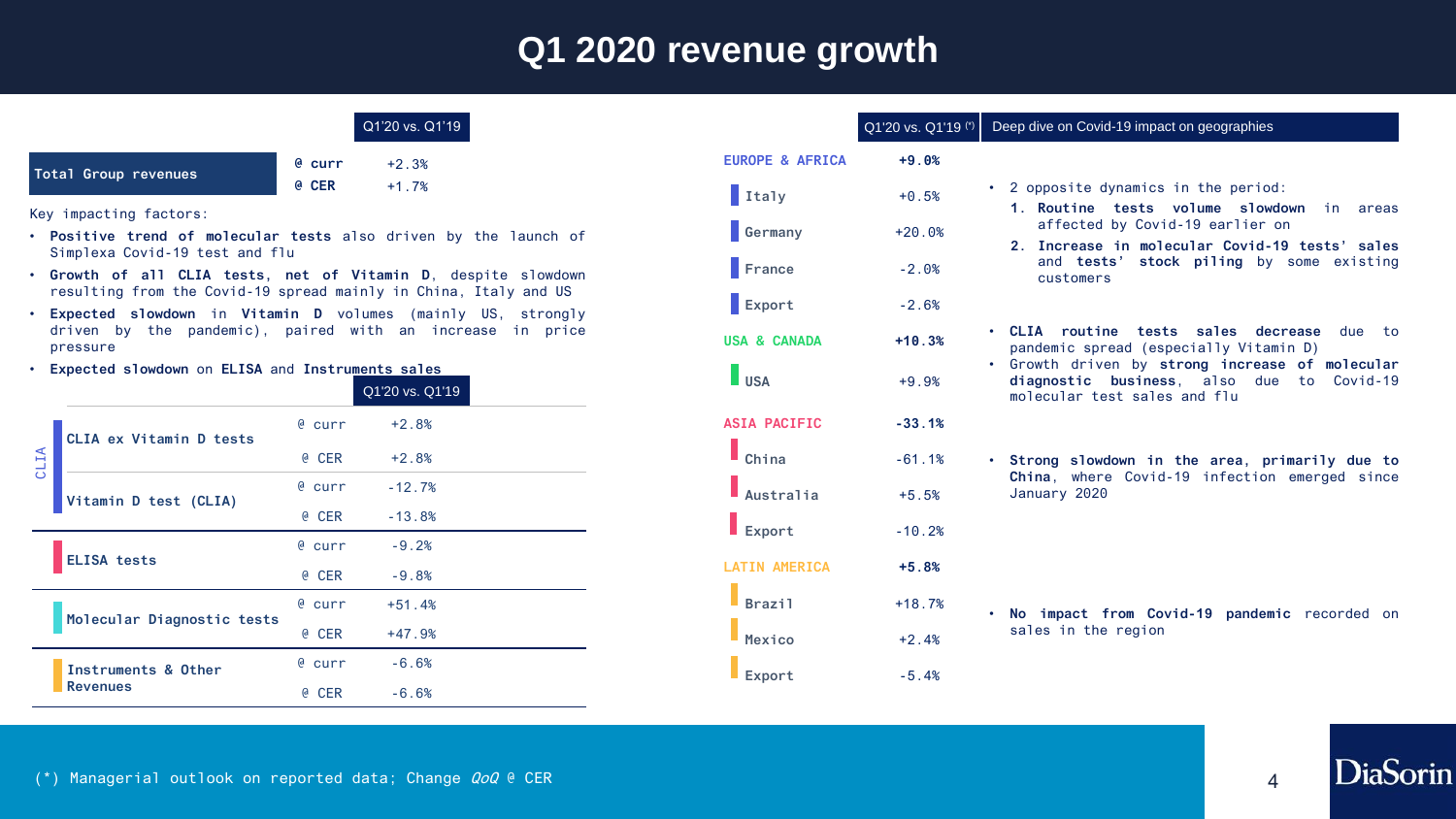#### **Q1 2020 revenues breakdown @ current exchange rate**



5

**DiaSorin**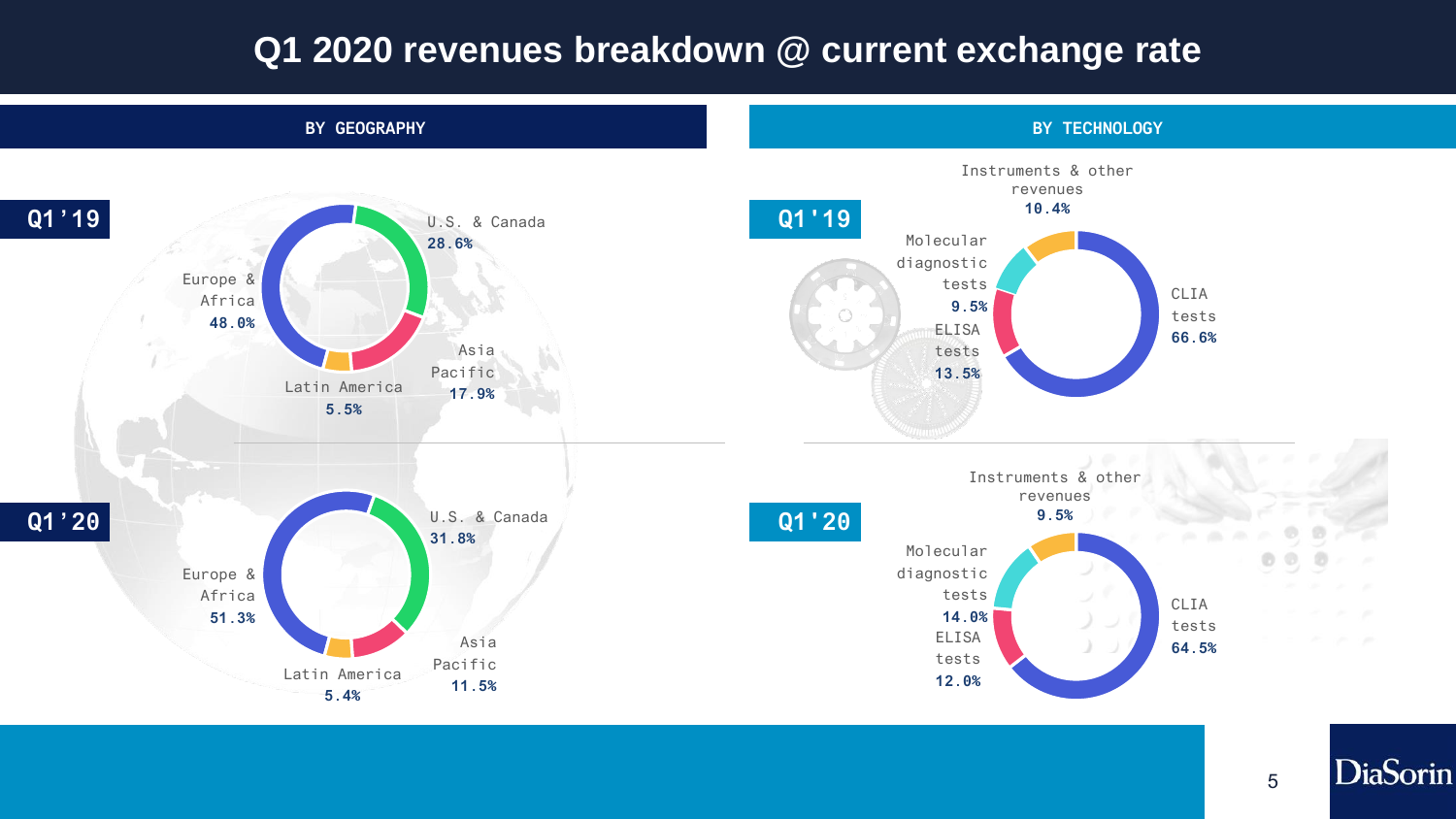### **Q1 2020 profitability profile**

| $(\epsilon/m1n)$       | Q1'19 | Q1 ' 20 | Change %   |  |
|------------------------|-------|---------|------------|--|
| <b>GROSS PROFIT</b>    | 118.6 | 120.7   | $+1.7%$    |  |
| <b>EBITDA</b>          | 67.5  | 64.5    | $-4.5%$    |  |
| @ CER                  |       |         | $-3.7%$    |  |
| EBITDA MARGIN          | 39.6% | 36.9%   | $-262$ bps |  |
| eCER                   |       | 37.5%   | $-209$ bps |  |
| EBITDA ADJUSTED (1)    | 67.5  | 67.8    | $+0.4%$    |  |
| EBITDA MARGIN ADJ. (1) | 39.6% | 38.8%   | $-71$ bps  |  |
| <b>@CER</b>            |       | 39.5%   | $-5$ bps   |  |
| <b>EBIT</b>            | 53.0  | 49.4    | $-6.7%$    |  |
| <b>NET PROFIT</b>      | 40.4  | 37.7    | $-6.6%$    |  |

**Slight decrease in profitability (69.1% of revenues in Q1'20 vs. 69.5% in Q1'19)** due to different product & geography sales' mix and to higher distribution costs, following the negative impact of Coronavirus on transport logistics

**EBITDA declined** as result of a **€ 3.3 mln one-off cost** related to the South African facility; **net of this cost**, **EBITDA** would have been **€ 67.8 mln, with a margin of 38.8%** (39.5% @ CER)

**EBIT declined almost entirely** as a result of **one-off costs**

**Net Income declined almost entirely** as a result of **one-off costs**

*(1) managerial outlook*: net of one-off cost recorded in the period, related to South African facility

6

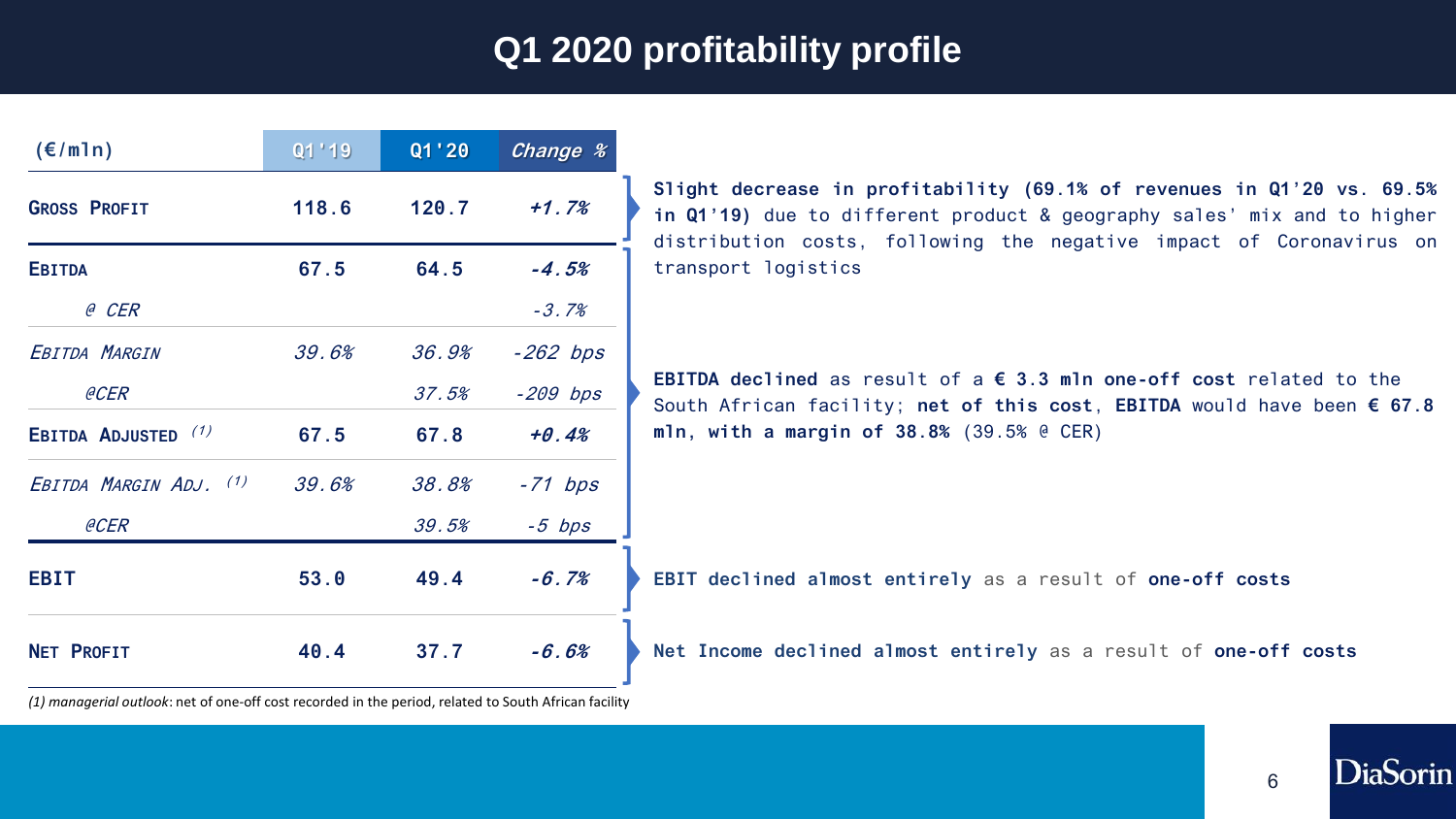# **Company Guidance**

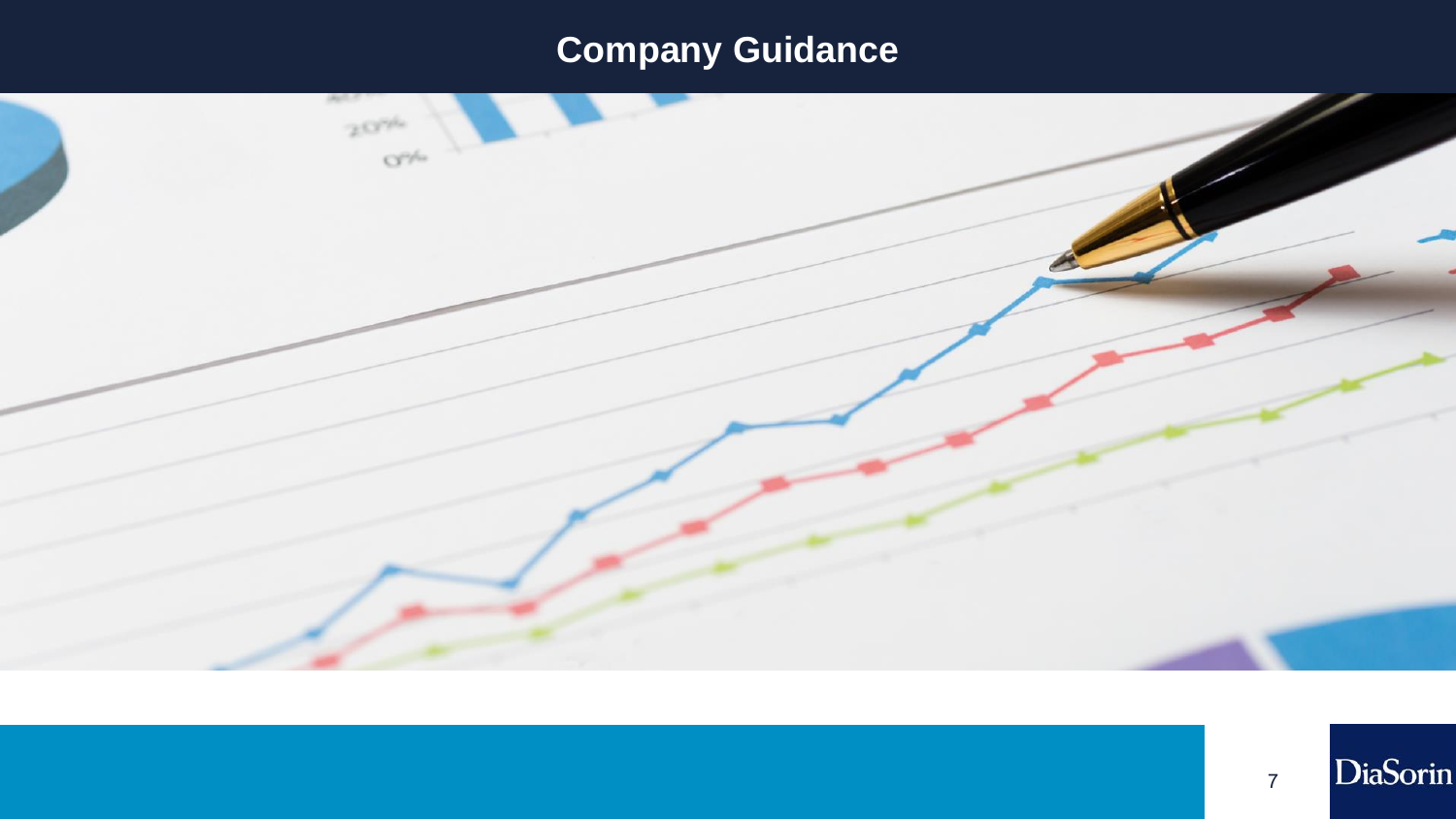#### **Company Guidance**

**Company's business outlook released on March 11, 2020 did not reflect the impacts deriving from COVID-19 and therefore cannot remain unchanged.** 

**Given the significant deterioration of the macroeconomic scenario and the related market uncertainties caused by the global spread of the pandemic, the high uncertainty on the length and the impact on the Company's results for the current year, DiaSorin believes appropriate to withdraw its 2020 guidance.** 

**The Company will provide updates in this regard to the market as greater visibility into the foreseeable evolution of the business increases.**

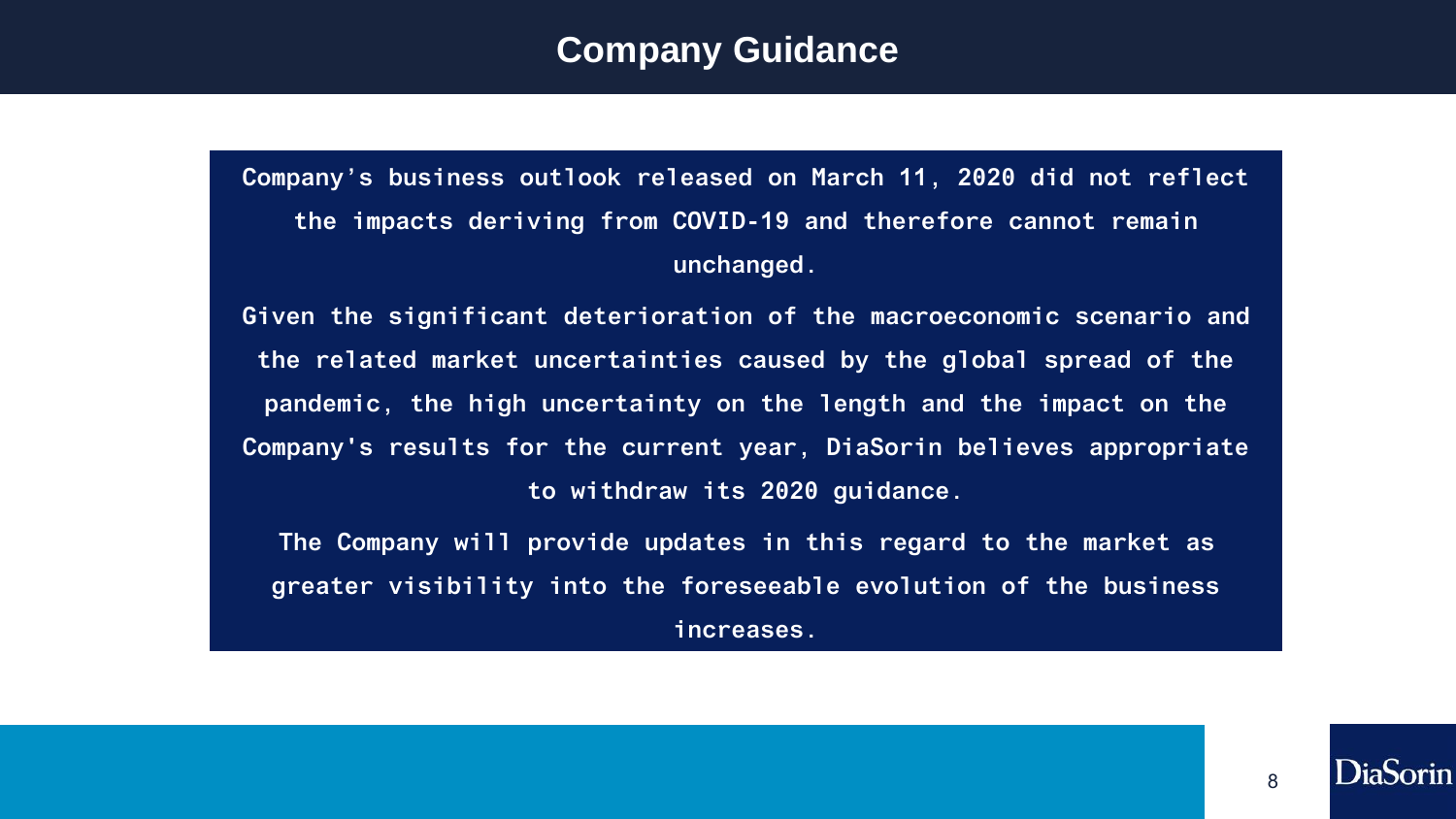### **Financial schemes**

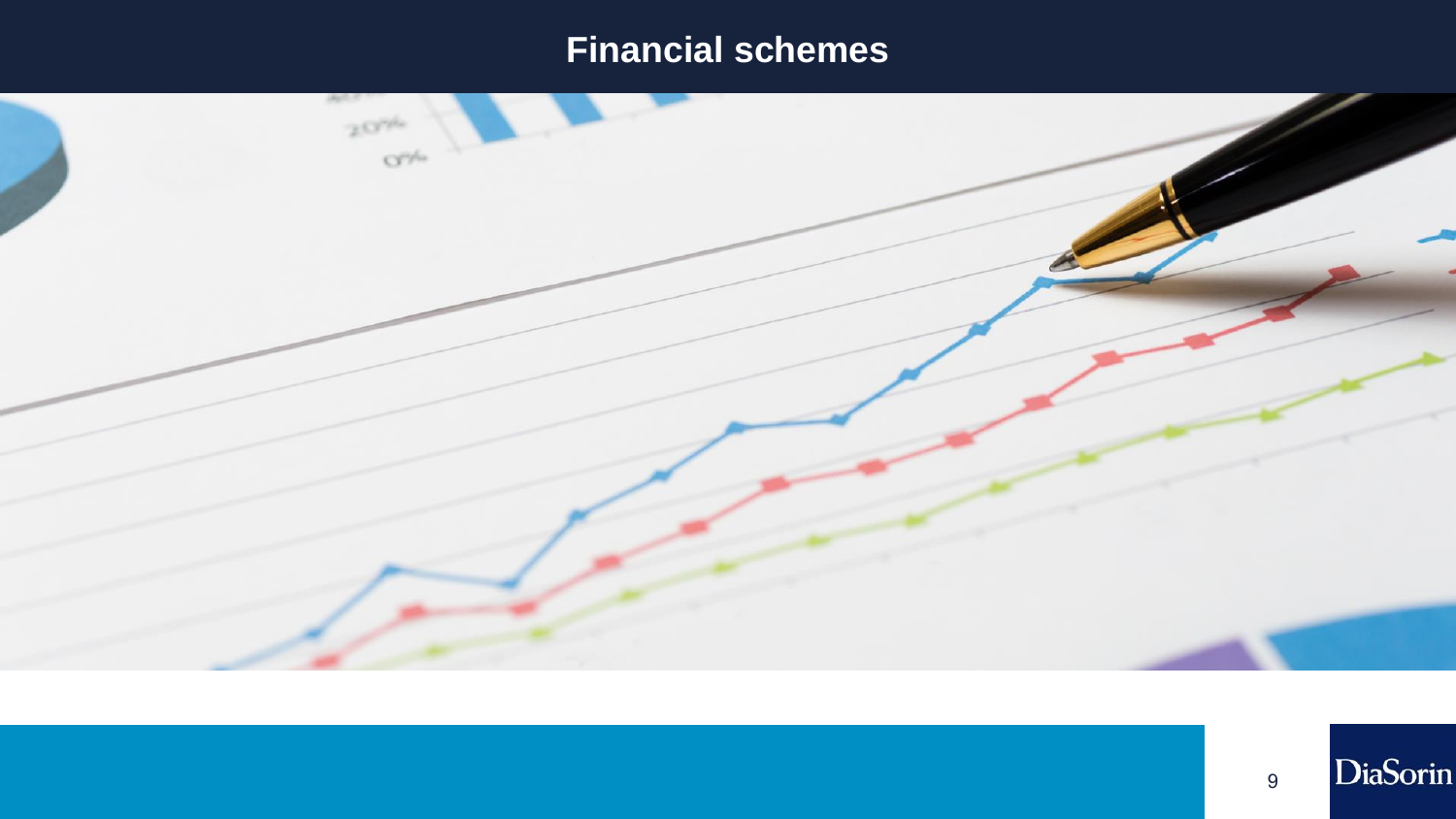#### **Income Statement**

|                                     | Q <sub>1</sub> |        |         | Change        |  |
|-------------------------------------|----------------|--------|---------|---------------|--|
| (Amounts in million of euros)       | 2019           | 2020   | amount  | $\frac{9}{6}$ |  |
| <b>Net Revenues</b>                 | 170.8          | 174.6  | $+3.9$  | $+2.3%$       |  |
| Cost of sales                       | (52.1)         | (54.0) | $-1.8$  | $+3.5%$       |  |
| <b>Gross profit</b>                 | 118.6          | 120.7  | $+2.0$  | $+1.7%$       |  |
|                                     | 69.5%          | 69.1%  | $-0.4%$ |               |  |
| Sales and marketing expenses        | (34.5)         | (36.4) | $-1.8$  | $+5.2%$       |  |
| Research and development costs      | (11.7)         | (12.4) | $-0.8$  | $+6.5%$       |  |
| General and administrative expenses | (17.2)         | (16.8) | $+0.3$  | $-1.8%$       |  |
| <b>Total operating expenses</b>     | (63.4)         | (65.6) | $-2.2$  | $+3.5%$       |  |
|                                     | 37.1%          | 37.6%  | $+0.5%$ |               |  |
| Other operating income (expense)    | (2.3)          | (5.6)  | $-3.3$  | n.m.          |  |
| <b>EBIT</b>                         | 53.0           | 49.4   | $-3.6$  | $-6.7%$       |  |
|                                     | 31.0%          | 28.3%  | $-2.7%$ |               |  |
| Net financial income (expense)      | (0.4)          | (0.4)  | $+0.0$  | $-0.6%$       |  |
| <b>Profit before taxes</b>          | 52.6           | 49.0   | $-3.6$  | $-6.7%$       |  |
| Income taxes                        | (12.2)         | (11.3) | $+0.9$  | $-7.2%$       |  |
| Net result                          | 40.4           | 37.7   | $-2.7$  | $-6.6%$       |  |
|                                     |                |        |         |               |  |
| <b>EBITDA</b>                       | 67.5           | 64.5   | $-3.0$  | $-4.5%$       |  |
|                                     | 39.6%          | 36.9%  | $-2.6%$ |               |  |

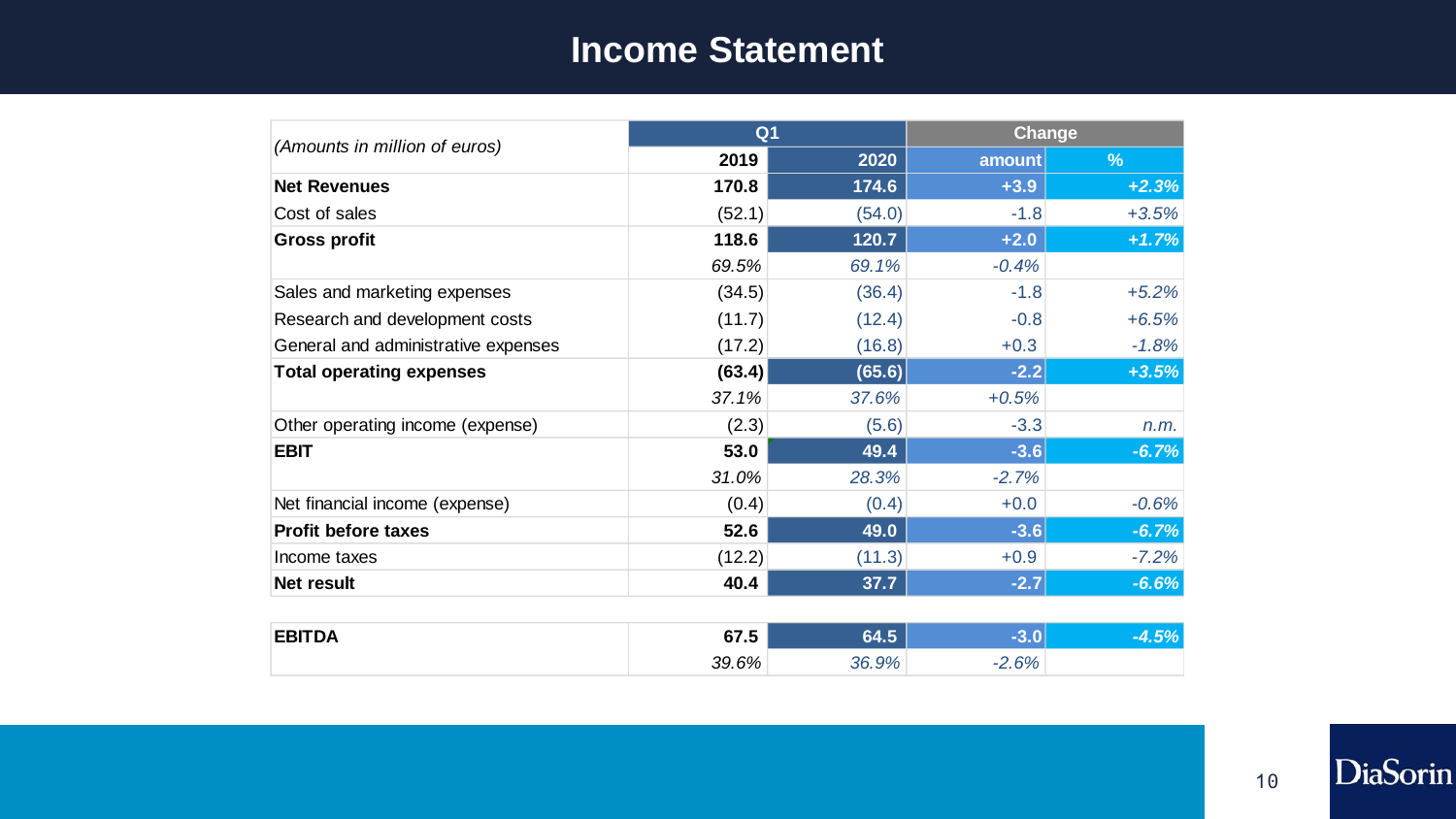#### **Balance Sheet**

| (Amounts in million of euros)   | 12/31/2019 | 03/31/2020 | <b>Change</b> |
|---------------------------------|------------|------------|---------------|
| Goodwill and intangibles assets | 370.3      | 377.4      | $+7.1$        |
| Property, plant and equipment   | 128.4      | 125.8      | $-2.6$        |
| Other non-current assets        | 34.1       | 35.5       | $+1.4$        |
| Net working capital             | 211.0      | 211.4      | $+0.4$        |
| Other non-current liabilities   | (68.0)     | (71.1)     | $-3.1$        |
| <b>Net Invested Capital</b>     | 675.8      | 679.0      | $+3.3$        |
| <b>Net Financial Position</b>   | 172.9      | 215.5      | $+42.6$       |
| Total shareholders' equity      | 848.6      | 894.6      | $+45.9$       |

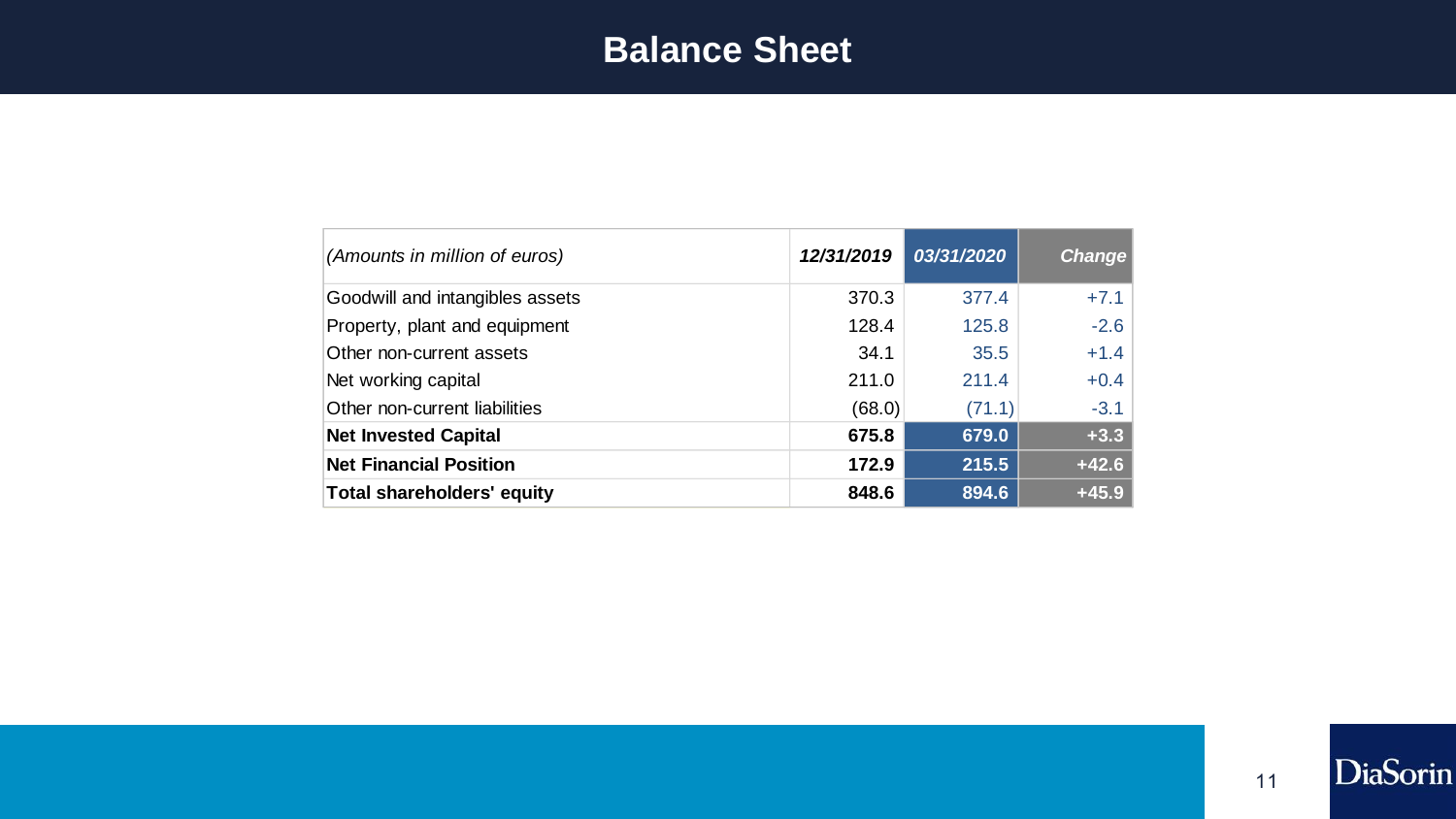#### **Cash flow statement**

|                                                                                   |        | Q <sub>1</sub> |  |  |
|-----------------------------------------------------------------------------------|--------|----------------|--|--|
| (Amounts in million of euros)                                                     | 2019   | 2020           |  |  |
| Cash and cash equivalents at the beginning of the period                          | 73.1   | 157.6          |  |  |
| Cash provided by operating activities                                             | 48.0   | 55.8           |  |  |
| Cash used in investing activities                                                 | (12.9) | (16.0)         |  |  |
| Cash provided/(used) in financing activities                                      | (10.0) | (0.7)          |  |  |
| Acquisitions of companies and business operations                                 | (1.0)  |                |  |  |
| Net change in cash and cash equivalents before investments in<br>financial assets | 24.1   | 39.2           |  |  |
| Divestment/(Investment) in financial assets                                       | (27.1) | (15.7)         |  |  |
| Net change in cash and cash equivalents                                           | (3.0)  | 23.5           |  |  |
| Cash and cash equivalents at the end of the period                                | 70.1   | 181.1          |  |  |